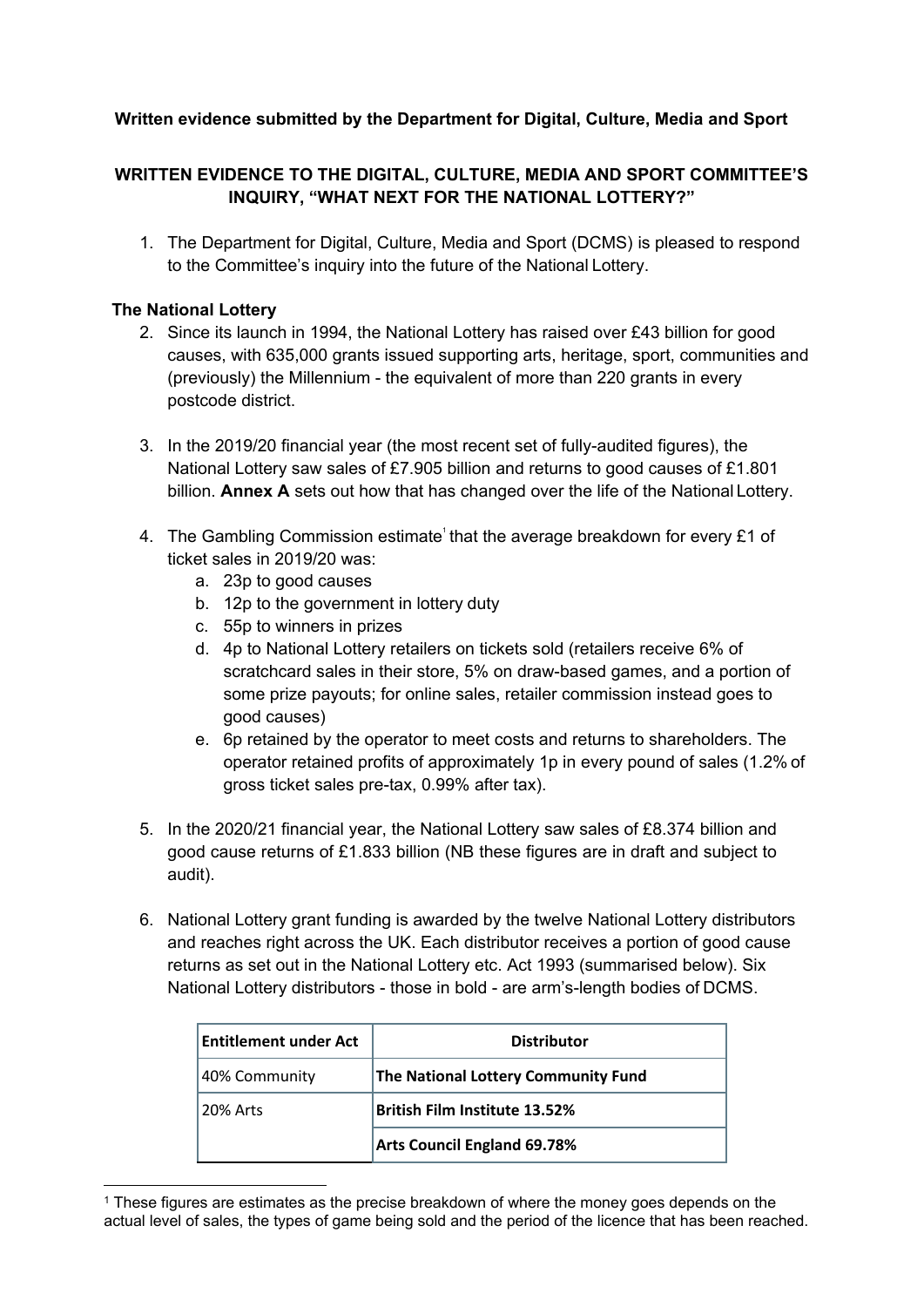|              | Arts Council Wales 5%              |
|--------------|------------------------------------|
|              | Arts Council Northern Ireland 2.8% |
|              | Creative Scotland 8.9%             |
| 20% Heritage | The National Lottery Heritage Fund |
| 20% Sports   | <b>UK Sport 22.8%</b>              |
|              | <b>Sport England 62%</b>           |
|              | Sport Scotland 8.1%                |
|              | Sport Wales 4.5%                   |
|              | Sport Northern Ireland 2.6%        |

7. The National Lottery was also used to fund the London 2012 Olympic Games. £2.175 billion of National Lottery funds was raised for the Olympics out of a total funding package of £9.3 billion.

# **National Lottery games**

- 8. National Lottery products consist of draw-based games and instant-win games (which can be further broken down into scratchcards, and online interactive instant win games). Draw-based games return a higher proportion to good causes than instant win games, as instant win games return a higher proportion in prizes to maintain player interest.
- 9. In 2019/20, the operator sold £4.537 billion in draw-based games (57%), and £3.368 billion in instant-win games (43%). According to the operator's 2020/21 financial results press release (all subject to audit)<sup>2</sup>, the operator sold £4.691 billion in drawbased games (56%), and £3.683 billion in instant-win games (44%).
- 10. According to the operator's 2020/21 financial results press release (all subject to audit), the Covid-19 pandemic led to a decrease in retail sales of £0.58 billion (10.7%, to £4.864 billion) from 2019/20 levels, and an increase in online sales of £1.05 billion (42.8%, to £3.51 billion) from 2019/20 levels.

# Roles and responsibilities

- 11. The National Lottery etc. Act 1993 sets out three statutory duties towards the National Lottery, which DCMS and the Gambling Commission (an arm's-length body of DCMS) share:
	- a. To ensure that the National Lottery is run with all due propriety
	- b. To ensure that the interests of National Lottery players are protected
	- c. Subject to a and b, to ensure that returns to good causes are maximised.
- 12. DCMS holds responsibility for the National Lottery in Government. DCMS is responsible for:

<sup>2</sup> <https://www.camelotgroup.co.uk/news/camelot-uk-lotteries-limited-2020-21-financial-results/>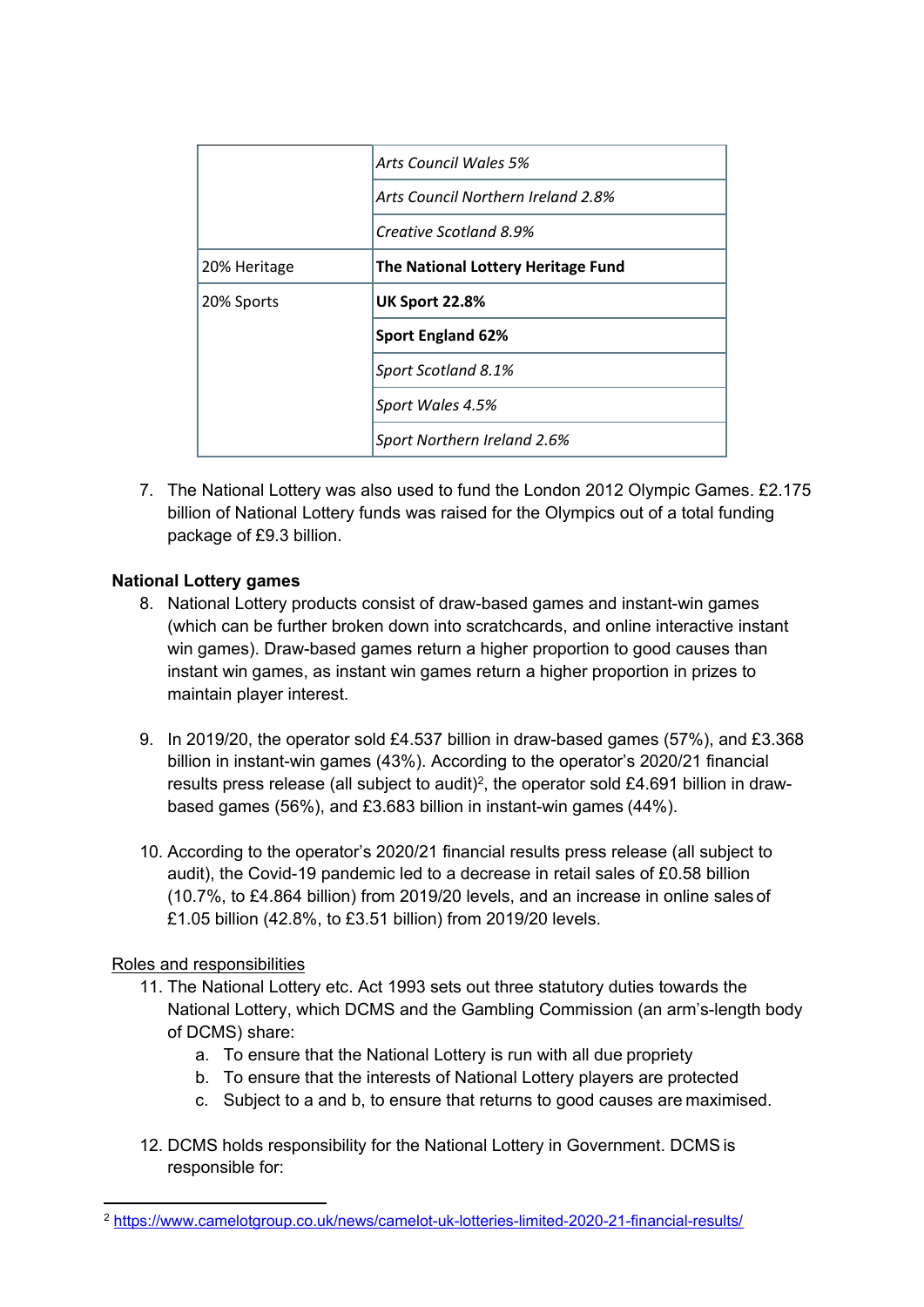- a. Managing the legislative framework
- b. Sponsorship of the Gambling Commission
- c. Sponsorship of English and UK-wide National Lottery distributors, including setting directions to them about what to take into account when making grants
- d. Managing the National Lottery Distribution Fund, which pays good cause funding to the National Lottery distributors
- 13. The Gambling Commission is responsible for the day-to-day regulation of the National Lottery, ensuring that the operator runs the National Lottery appropriately and fulfils the terms of the licence. It is also responsible for awarding the licence to run the National Lottery.
- 14. The National Lottery etc. Act 1993 gives the Secretary of State the power to issue regulations by negative resolution relating to the promotion of the National Lottery (e.g. the minimum age to purchase tickets or the places in which they can be sold). It also gives the power for the Secretary of State to issue directions to the Gambling Commission concerning the matters that they should take into account in deciding whether or not to grant National Lottery licences, and what conditions the licences should contain.

## National Lottery policy

- 15. The Government decided at the outset that there would be a **single National Lottery.** This enables it to sell enough tickets across the UK to offer large jackpots.
- 16. From the very beginning, the National Lottery was designed to be **different to commercial gambling** - a low-risk product, played little and often by many people to raise money for good causes. The Government is keen to maintain this "clear blue water" between the National Lottery and the commercial gambling sector, and the legal framework supports this. This includes:
	- a. how and where tickets are sold (for example, National Lottery tickets cannot be sold in betting shops, racecourses and so on)
	- b. the profile of National Lottery games (National Lottery games are low-stake and only the National Lottery can offer lotteries with large prizes)
	- c. maintaining leading measures to protect players (the Combined Health Survey 2016 shows that National Lottery draws and scratchcards have far lower rates of problem gambling associated with them than commercial gambling products).
- 17. Since its inception, the ambition has been for funding raised by the National Lottery to be used for time-limited projects for which Government funding is not available (known as the "**additionality principle**").
- 18. The National Lottery has seen relatively few legislative changes in recent years given its maturity. In 2016, the Government extended the prohibition of betting on the National Lottery to include EuroMillions, in order to avoid customer confusion. In December 2020, the Government announced its intention to increase the minimum age to play the National Lottery from 16 to 18, following a consultation where respondents highlighted emerging evidence, international comparisons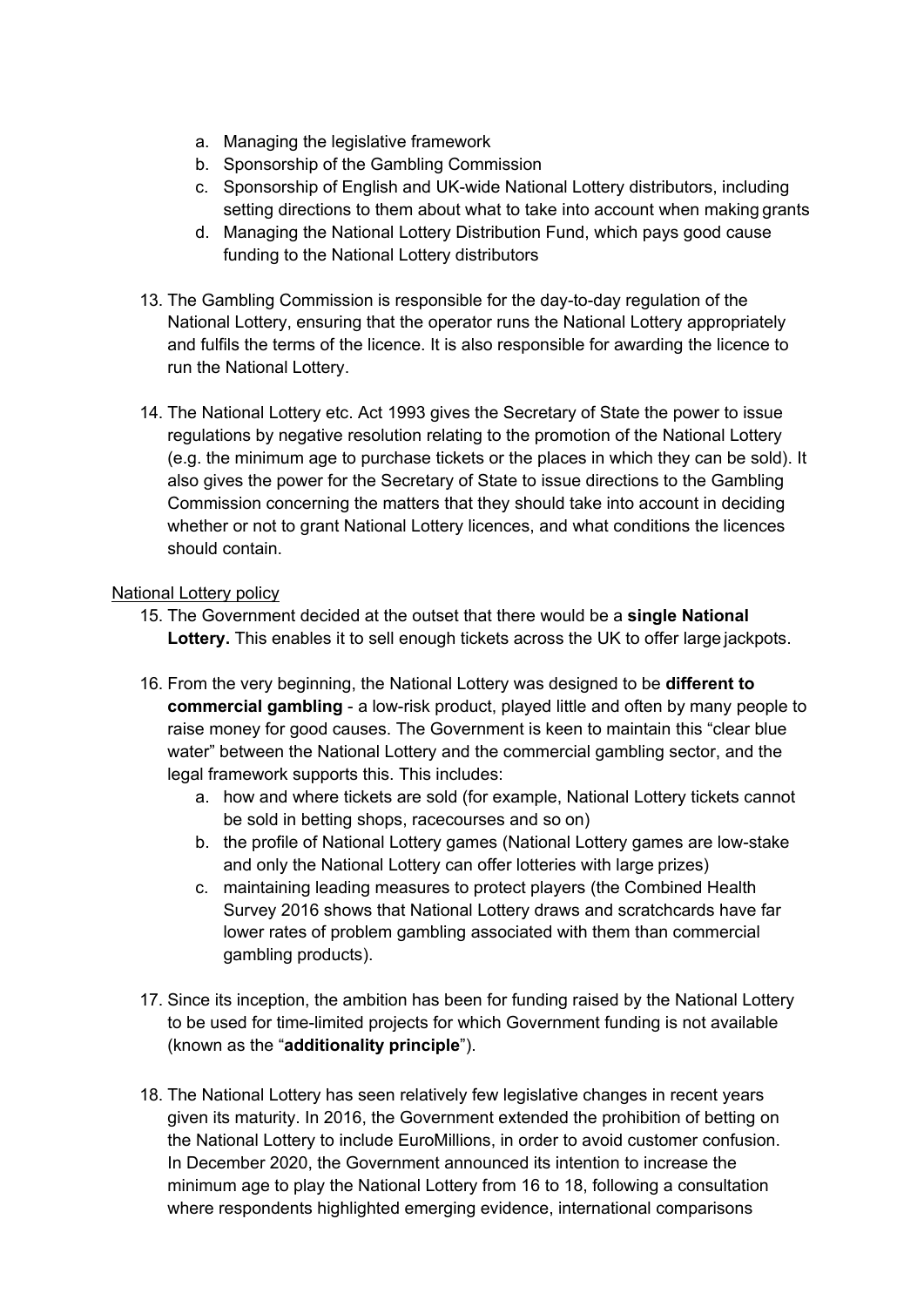and public opinion. The operator implemented this change in April 2021.

The fourth National Lottery licence

- 19. The Gambling Commission is currently running a competition for the fourth licence to run the National Lottery. The current (third) licence runs until 31 January 2024, having recently been extended by six months to facilitate additional time for the competition.
- 20. The Gambling Commission is responsible for running the competition and selecting the preferred bidder. DCMS has no influence over the outcome of the competition.
- 21. Prior to the competition's launch, the Gambling Commission actively engaged with and consulted DCMS on the development of the competition and the fourth licence, to ensure that it supports our statutory duties and the Government'sobjectives.
- 22. Under the National Lottery etc. Act 1993, the Secretary of State may (with the approval of the Treasury) use the National Lottery Distribution Fund to pay for the costs of the Gambling Commission discharging its functions. This includes the cost of running the competition. The Secretary of State signs off spending using the Government's 'Green Book' business case approach.
- 23. The Gambling Commission's design for the fourth licence addresses concerns raised in 2018 by the Public Accounts Committee, including the fact that the operator's profits and good cause returns had followed differing trends. The new approach to sharing money raised from ticket sales, known as the "incentive mechanism", ensures that the operator's profit incentive and the maximisation of good cause returns are much more closely aligned.

# *A single operator for a single National Lottery*

- 24. The National Lottery Act 2006 gives the Government the power to move towards a multiple operator structure by order. The explanatory notes state that the Secretary of State will only make this order if he "considers that the current licensing structure has failed in creating an effective competition for the licence… and so risks failing to maximise returns to good causes".
- 25. In line with advice from the Gambling Commission in 2019, the Government confirmed it did not see a case to change the current structure of a single operator being responsible for running the entire National Lottery for the fourth licence.

# **Society lotteries**

- 26. Society lotteries pre-date the National Lottery. They are fundraising tools run for the benefit of charities and other non-commercial organisations. Society lotteries and the National Lottery are subject to different legislation and rules, including:
	- Prize and sales limits society lotteries are subject to limits on sales and prizes.
	- Taxation the National Lottery is subject to lottery duty of 12%. Society lotteries are treated in the same way as charitable giving and are not subject to lottery duty. The Taking Part Survey<sup>3</sup> and 2019 Gambling Commission

<sup>3</sup> The Taking Part Survey statistical releases [\(https://www.gov.uk/government/collections/sat--2](https://www.gov.uk/government/collections/sat--2))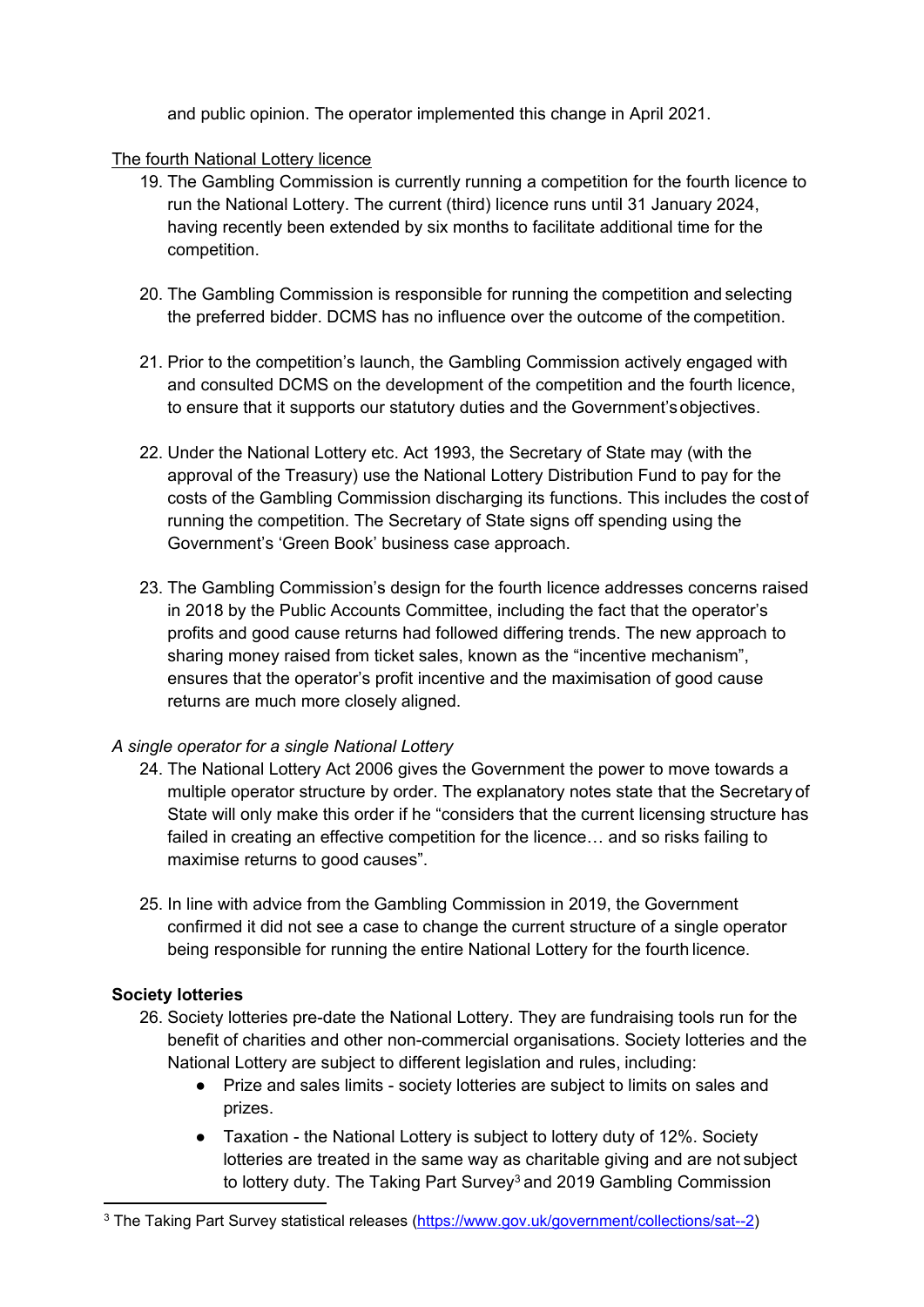research has shown that the primary motivation for playing society lotteries is donating to the specific charities or good causes they support, whereas for the National Lottery it is the large jackpots.

- 27. Society lotteries must return a minimum of 20% of proceeds to good causes, and expenses must be 'reasonable'.
- 28. Between April 2019 and March 2020, society lottery sales were £831 million, with returns to good causes of £367 million (around 44% of sales). Society lottery sales and good cause returns have grown steadily for more than a decade, from  $£179$ million in sales and £95 million in good cause returns in 2008/9 to their current record level (see Annex A).
- 29. Following a consultation in 2019, the Government announced the following changes to the limits for large society lotteries:
	- a. Increase the individual per draw sales limit from £4 million to £5 million;
	- b. Increase the individual per draw prize limit from £400,000 to £500,000 (retaining the rule that the maximum prize is the greater of £25,000 or 10% of proceeds);
	- c. Increase the annual sales limit by introducing a split tier licence, initially increasing the limit from £10 million to a lower tier £50 million.
- 30. These reforms came into force in July 2020. The reforms aim to continue to allow both society lotteries and the National Lottery to thrive. They balance enabling society lotteries to continue to grow with ensuring the unique position of the National Lottery is maintained.
- 31. DCMS is currently reviewing the impact of these reforms, a year on from their implementation.
- 32. The Taking Part Survey<sup>4</sup> shows that a majority of Society Lottery players (68%) also participate in the National Lottery. For the financial year 2019/20, National Lottery good cause income rose by 11.5% from the previous year to £1,801m and the society lottery sector has also grown in this period with returns to good causes up 3.7% from the previous year.

<sup>4</sup> Taking Part ad hoc statistical release [\(https://www.gov.uk/government/statistical-data-sets/ad-hoc](https://www.gov.uk/government/statistical-data-sets/ad-hoc-statistical-analysis-202021-quarter-3#october-2020---taking-part-lotteries-request)[statistical-analysis-202021-quarter-3#october-2020---taking-part-lotteries-request\)](https://www.gov.uk/government/statistical-data-sets/ad-hoc-statistical-analysis-202021-quarter-3#october-2020---taking-part-lotteries-request)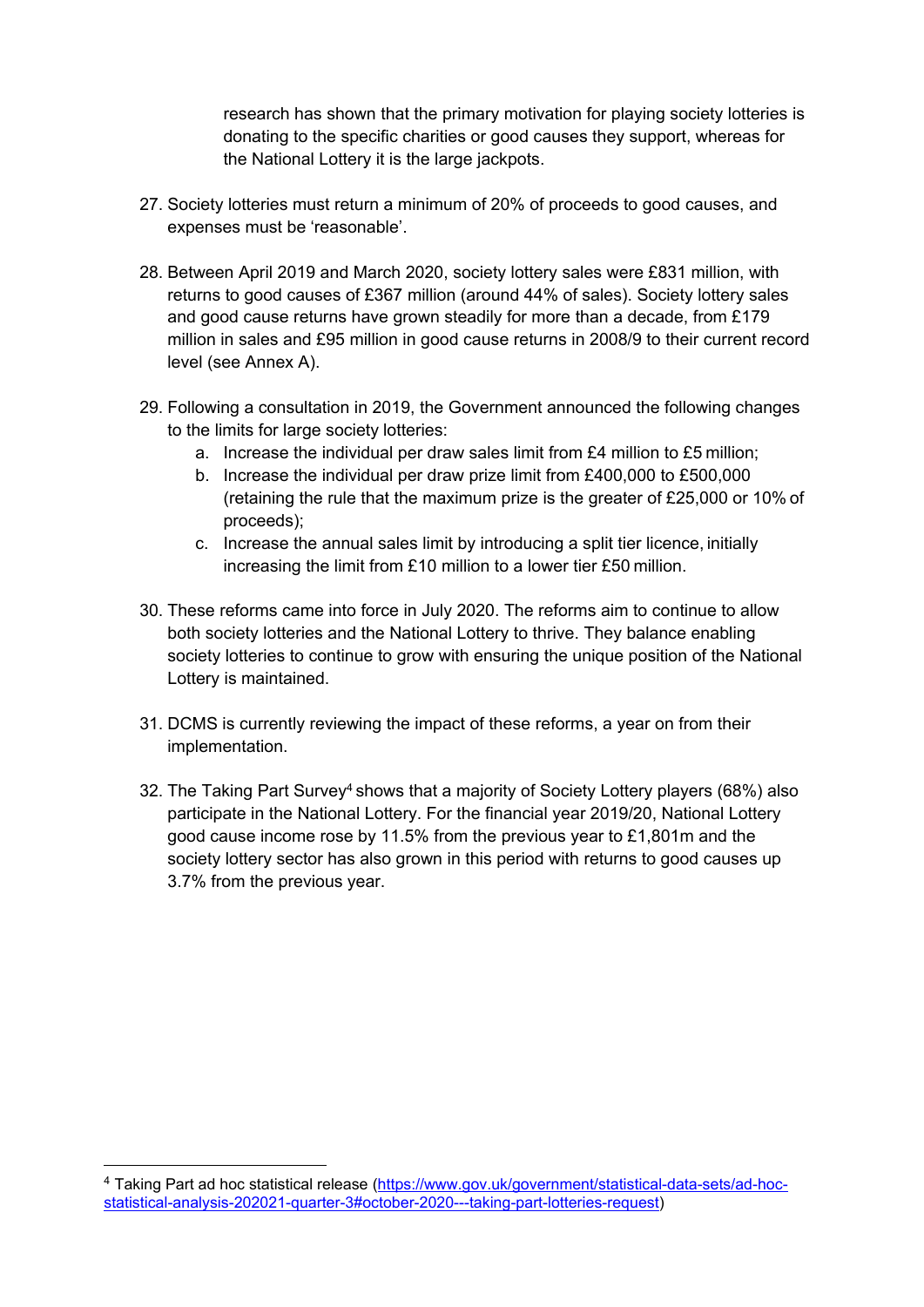## **Answers to the call for evidence questions**

*Q1. How effectively has the fourth National Lottery licence competition fulfilled the Gambling Commission's objectives?*

- 33. We are limited in what we can say in response to this question while the competition is in train. However, paragraphs 15-17 set out the Government's general vision and objectives for the National Lottery. We are satisfied that to date the competition is progressing in line with this framework.
- 34. The Commission's evidence provides more detail on the specific objectives for the competition. These objectives are submitted to DCMS as part of the business case process we set out in the evidence. We will consider the Commission's final, full business case at the end of the competition, where we will be able to assess whether the competition has met the objectives agreed at the previous, outline business case stage.

# *Q2. What will the way in which returns for good causes are calculated under the fourth licence mean for the distributing bodies and the projects they support?*

35. In order to maximise the fantastic impact the distributors have on arts, sports, heritage and communities, the next licence aims to maximise returns to good causes (subject to ensuring that it operates in players' interests and with all due propriety). Paragraph 23 notes that the calculation for returns to good causes - known as the "incentive mechanism" - implements recommendations from the Public Accounts Committee's 2018 report into the National Lottery that there should be greater alignment between operator profits and good cause returns. The Commission engaged DCMS in developing the new mechanism, which is explained in more detail in their evidence.

# *Q3. What needs to happen to ensure a smooth transition between the third and fourth licence period?*

36. As the regulator, the Gambling Commission is responsible for ensuring a smooth transition between licences. As the sponsoring department, DCMS has a keen interest in ensuring that the transition is successful, ensuring no disruption to players and that returns to good causes are maintained. The Gambling Commission has set out more detail in its response. Given our respective responsibilities, we do not have anything additional to add to their evidence.

# *Q4. What will the outcome of the fourth National Lottery licence competition mean for the UK's wider lottery market?*

37. The Government's vision for the lottery sector is to have a single National Lottery offering large jackpots and raising money for the arts, sports, heritage and communities; and many smaller society lotteries which raise money for specific charities and are distinguished from the National Lottery with draw and prize limits. Paragraphs 26-32 set out our answer to this question. As we do not know the outcome of the competition yet, we are unable to say anything more at this stage, but it is our intention that the competition should not shift this balance.

# **Department for Digital, Culture, Media and Sport October 2021**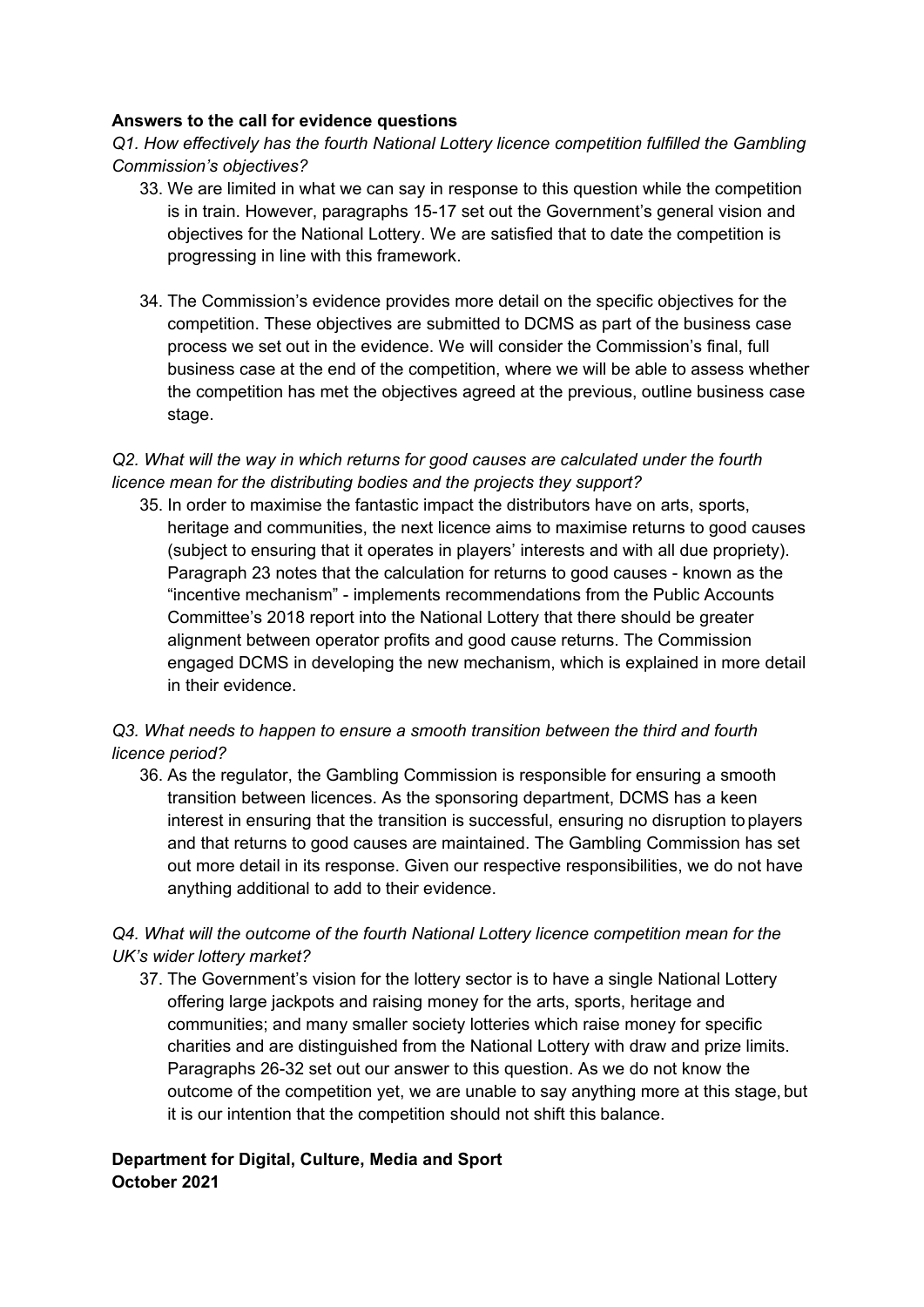### **Annex A: National Lottery sales and good cause returns over time**

#### **Figure 1a: National Lottery good cause returns, since November 1994**



**Figure 1b: National Lottery good cause returns, adjusted for inflation, since November 1994**

National Lottery good cause returns adjusted for inflation since its launch in November 1994 (source: National Lottery Distribution Fund accounts)

Adjusted for inflation using HMT GDP deflator by DCMS Gambling Analysis, 2021 prices.



\*As the Lottery began in November 1994, data from 1994/1995 is only for a partial year.